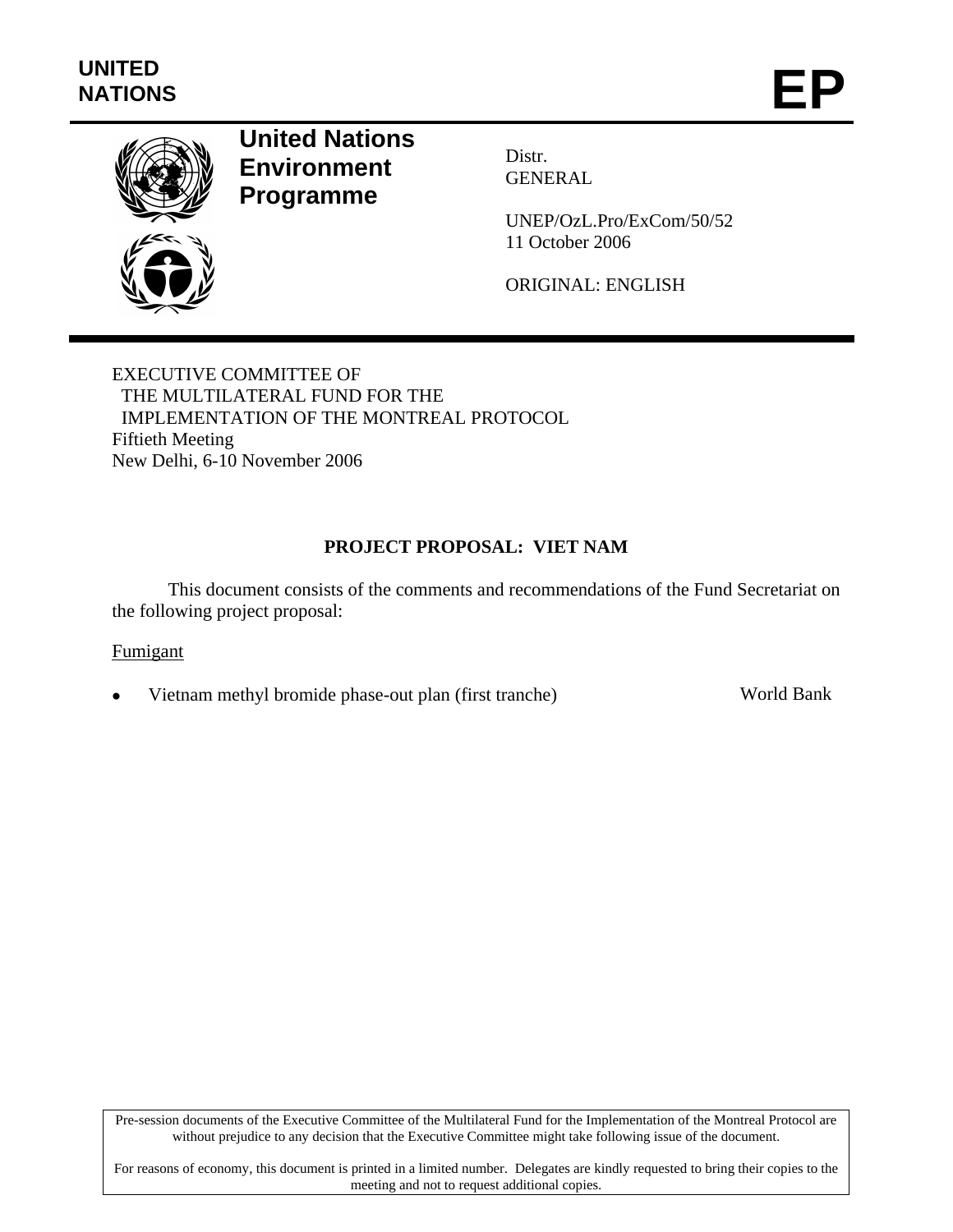## **PROJECT EVALUATION SHEET – MULTI-YEAR PROJECTS VIET NAM**

#### **PROJECT TITLE BILATERAL/IMPLEMENTING AGENCY**

World Bank

|  | Vietnam Methyl Bromide Phase-out Plan |  |
|--|---------------------------------------|--|
|  |                                       |  |

| NATIONAL CO-ORDINATING AGENCY: | Plant Protection Department of Ministry of Agriculture and |  |  |  |  |  |
|--------------------------------|------------------------------------------------------------|--|--|--|--|--|
|                                | Rural Development (MARD) and International Cooperation     |  |  |  |  |  |
|                                | Department of Ministry of Natural Resources and            |  |  |  |  |  |
|                                | Environment (MONRE)                                        |  |  |  |  |  |

#### **LATEST REPORTED CONSUMPTION DATA FOR ODS ADDRESSED IN PROJECT A: ARTICLE-7 DATA (ODP TONNES, 2005**, **AS OF SEPTEMBER 2006)**

| ------<br>∆⊿lethv<br>тие | $\Omega$<br>3.60<br>-- |  |
|--------------------------|------------------------|--|
|                          |                        |  |

#### **B: COUNTRY PROGRAMME SECTORAL DATA (ODP TONNES, 2005**, **AS OF SEPTEMBER 2006)**

| <b>ODS</b> | Aerosol | Foam | Ref. | ODS | Solvents | Process agent | Fumigant |
|------------|---------|------|------|-----|----------|---------------|----------|
| Methyl     |         |      |      |     |          |               | 93.60    |
| bromide    |         |      |      |     |          |               |          |
|            |         |      |      |     |          |               |          |

#### **CFC consumption remaining eligible for funding (ODP tonnes)**

#### **CURRENT YEAR BUSINESS PLAN:** Yes

| PROJECT DATA                                  |                                             | 2006    | 2008     | 2009         | 2010     | 2011         | 2012         | 2013     | 2014     | 2015         | Total             |
|-----------------------------------------------|---------------------------------------------|---------|----------|--------------|----------|--------------|--------------|----------|----------|--------------|-------------------|
| $ODS \#1$                                     | <b>Montreal Protocol limits</b>             | 109.2   | 109.2    | 109.2        | 109.2    | 109.2        | 109.2        | 109.2    | 109.2    | $\Omega$     | n.a.              |
|                                               | Annual consumption limit                    | n/a     | 85.2     | 80           | 80       | 70           | 70           | 50       | 35       | $\Omega$     | 85.2              |
| (ODP tonnes)                                  | Annual phase-out from ongoing               |         | $\Omega$ | $\Omega$     | $\Omega$ | $\Omega$     | $\Omega$     |          |          | $\theta$     | $\Omega$          |
|                                               | projects                                    |         |          |              |          |              |              |          |          |              |                   |
|                                               | Annual phase-out newly addressed            | N/A     | 5.2      | $\Omega$     | 10       | $\Omega$     | 20           | 15       | 35       | $\Omega$     | 85.2              |
|                                               | Annual unfunded phase-out                   |         |          |              |          |              |              |          |          |              |                   |
| <b>OUT</b>                                    | <b>TOTAL ODS CONSUMPTION TO BE PHASED</b>   |         |          |              |          |              |              |          |          |              |                   |
| Total ODS consumption to be phased-in (HCFCs) |                                             |         | n/a      | n/a          | n/a      | n/a          | n/a          | n/a      | n/a      | n/a          | n/a               |
| Project cost as originally submitted (US \$)  |                                             |         |          |              |          |              |              |          |          |              |                   |
| <b>Final project costs (US \$):</b>           |                                             |         |          |              |          |              |              |          |          |              |                   |
|                                               | Funding for World Bank                      | 300,000 | 600,000  | $\theta$     | 198,284  | $\Omega$     | $\Omega$     | $\Omega$ | $\Omega$ | $\theta$     | 1,098,284         |
|                                               | <b>Total project funding</b>                | 300,000 | 600.000  | $\mathbf{0}$ | 198,284  | $\mathbf{0}$ | $\mathbf{0}$ | 0        | 0        | $\mathbf{0}$ | 1,098,284         |
| <b>Final support costs (US \$)</b>            |                                             |         |          |              |          |              |              |          |          |              |                   |
|                                               | Support cost for World Bank                 | 22,500  | 37,500   | $\mathbf{0}$ | 22,371   | $\Omega$     | $\Omega$     | $\Omega$ | $\Omega$ | $\Omega$     | 82,371            |
| <b>Total support costs</b>                    |                                             | 22,500  | 45,000   | $\bf{0}$     | 14,871   | $\mathbf{0}$ | $\mathbf{0}$ | 0        | 0        | $\bf{0}$     | 82,371            |
| TOTAL COST TO MULTILATERAL FUND (US \$)       |                                             | 322,500 | 637,500  | $\bf{0}$     | 220,655  | $\mathbf{0}$ | $\mathbf{0}$ | 0        | $\bf{0}$ | $\bf{0}$     | 1,180,655         |
|                                               | Final project cost effectiveness (US \$/kg) |         |          |              |          |              |              |          |          |              | US \$12.89/kg ODP |

**FUNDING REQUEST:** Approval of funding for the first tranche (2006) as indicated above.

| SECRETARIAT'S RECOMMENDATION<br>For individual consideration |
|--------------------------------------------------------------|
|--------------------------------------------------------------|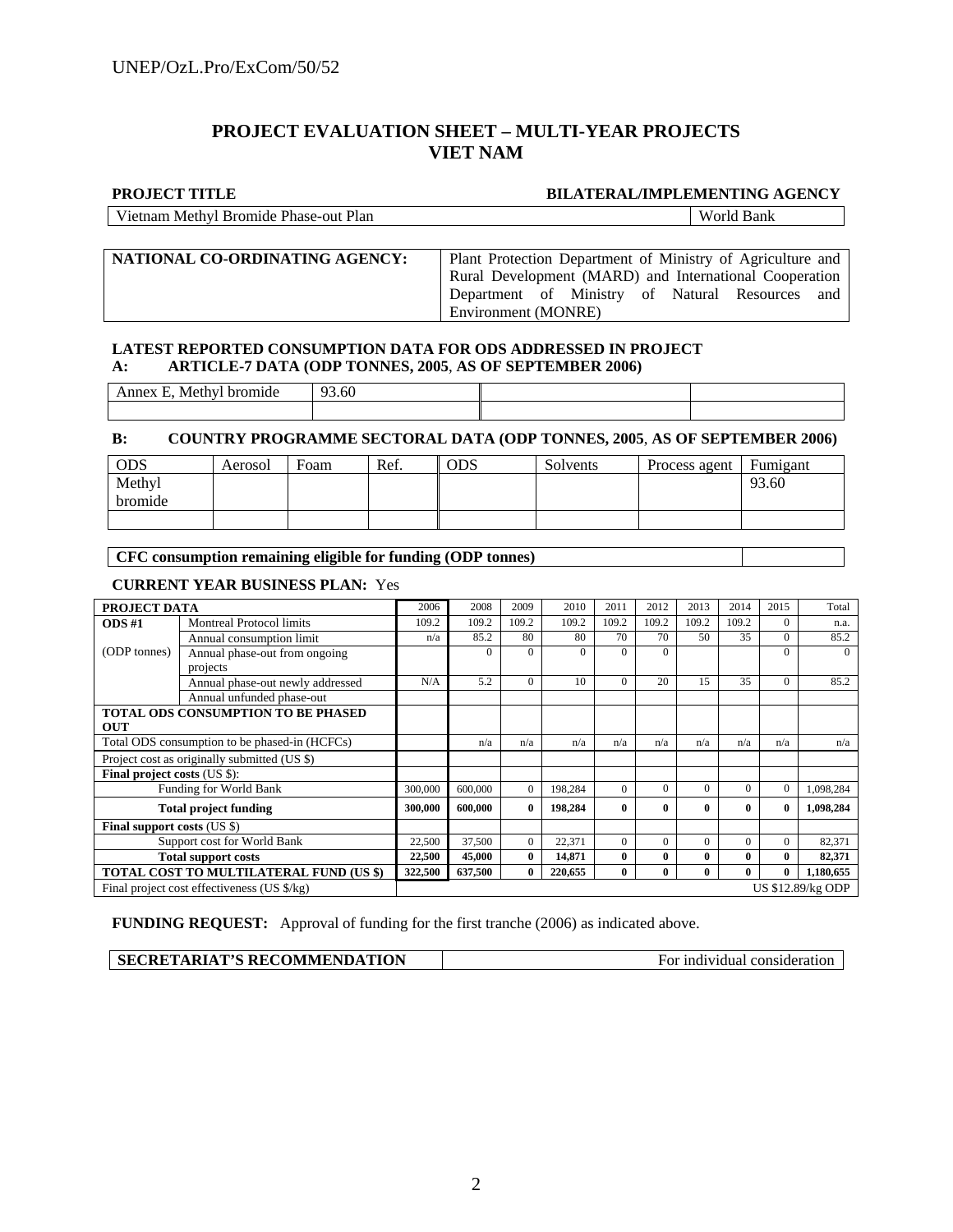## **PROJECT DESCRIPTION**

1. The World Bank, on behalf of the Government of Vietnam, submitted for the consideration of the Executive Committee at its  $50<sup>th</sup>$  Meeting a technical assistance project to phase-out methyl bromide (MB) in Vietnam, at a total cost of US \$1,098,284 plus support costs of US \$82,371.

2. This technical assistance project proposes to phase-out 85.20 ODP tonnes used in the fumigation of grains and commodities and in soil application by 2015. This represents the total consumption of controlled uses of MB in Vietnam.

### MB consumption

3. The Government of Vietnam reported 93.6 ODP tonnes as its consumption for non-QPS uses of methyl bromide in 2005 to the Ozone Secretariat. This represents an increase of over 60 per cent as compared to its 2004 consumption of 57.6 ODP tonnes. The table below summarizes the data as reported to the Ozone Secretariat from 2002-2004.

### Table 1

## QPS and Non-QPS Use of MB from 2002 – 2004 as Reported to the Ozone Secretariat

|               | Art. 7 Data of MB Consumption (ODP tonnes) |       |       |  |  |  |
|---------------|--------------------------------------------|-------|-------|--|--|--|
|               | 2003<br>2004<br>2002                       |       |       |  |  |  |
| Total Import* | 297.6                                      | 258   | 375.6 |  |  |  |
| OPS           | 246.6                                      | 201.6 | 318   |  |  |  |
| Non-QPS       |                                            | 56.4  | 57.6  |  |  |  |

\*Statistics from the General Department of Customs

4. During the preparation of the MB project, a data collection survey was carried out in 2005 and completed in early 2006. Import data was verified by cross-checking the statistical data maintained by the General Department of Customs and the Plant Protection Department (PPD). The MB use for QPS applications was determined on the basis of the quantities declared in the phytosanitary certificates issued by the Regional Plant Quarantine Sub-Departments during the respective period. Based on this analysis, it was found that there was a discrepancy between the data submitted under Article 7 and the data gathered during this exercise. The findings of the survey are summarized below: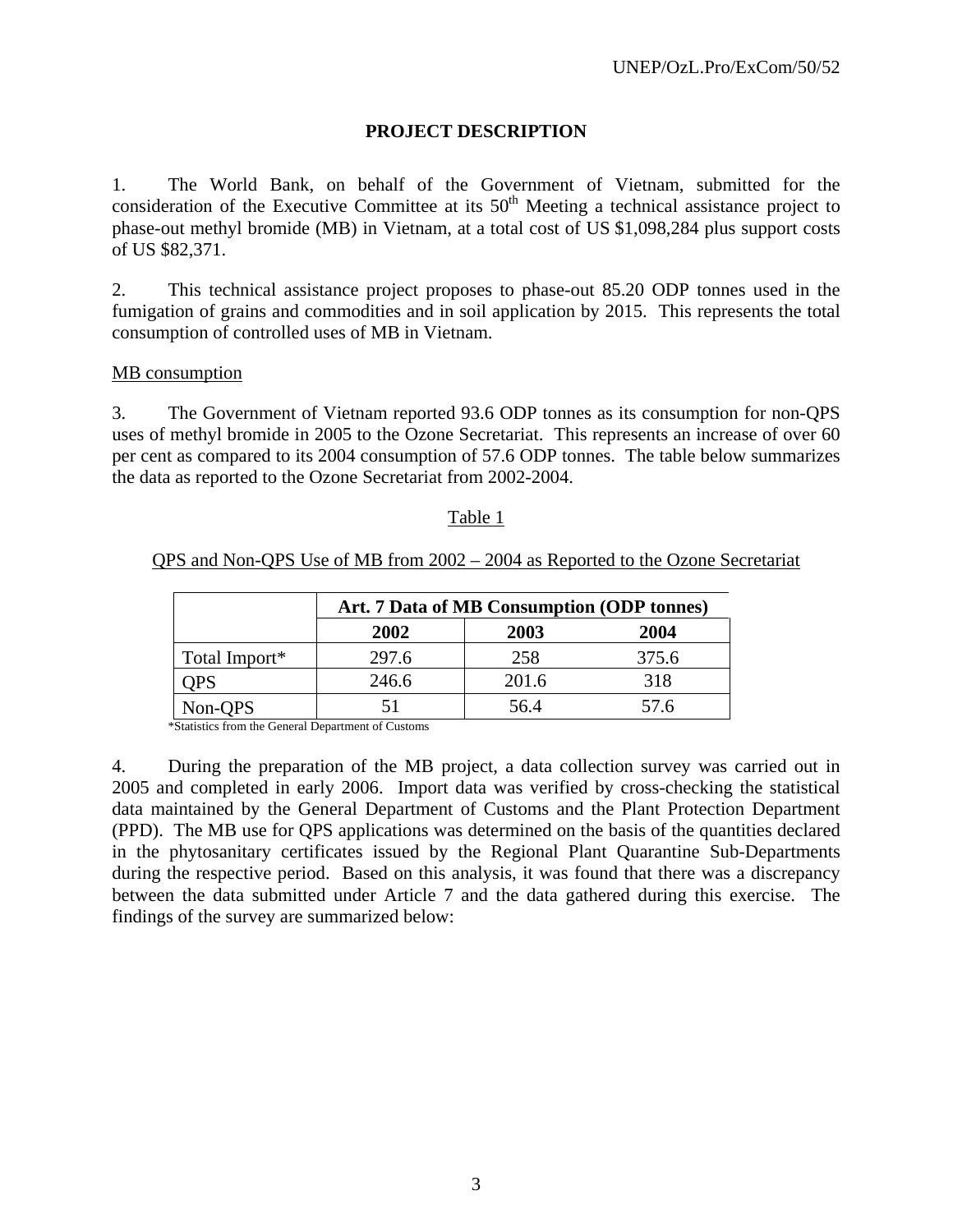## Table 2

|                     | <b>Methyl Bromide Consumption as per</b><br>the 2005 Survey (ODP tonnes)* |       |       |  |  |
|---------------------|---------------------------------------------------------------------------|-------|-------|--|--|
|                     | 2002                                                                      | 2003  | 2004  |  |  |
| <b>Total Import</b> | 287.4                                                                     | 364.2 | 380.4 |  |  |
| <b>OPS</b>          | 238.8                                                                     | 289.2 | 295.2 |  |  |
| Non-QPS             | 48.6                                                                      |       | 85.2  |  |  |

### MB Imports, QPS and Non-QPS use from 2002 – 2004 as per 2005 Survey

\*Actual Import based on the Plant Protection Department (PPD) Statistics

5. The Government of Vietnam will be submitting to the Implementation Committee through the Ozone Secretariat a request to revise the MB figures reported between 2002-2004 to reflect this new data. They will, however maintain their baseline for compliance.

6. The main uses of MB in 2002-2004 are shown in the table below:

| <b>Fumigation</b>            | 2002       |                    |                                  | 2003  | 2004       |                    |
|------------------------------|------------|--------------------|----------------------------------|-------|------------|--------------------|
| <b>Application</b>           | <b>OPS</b> | Non-<br><b>OPS</b> | Non-<br><b>OPS</b><br><b>OPS</b> |       | <b>OPS</b> | Non-<br><b>QPS</b> |
| Rice                         | 148.8      |                    |                                  |       | 176.4      |                    |
| Coffee                       | 28.8       |                    | 28.8                             |       | 29.4       |                    |
| Cassava                      | 33         |                    | 38.4                             |       | 33.6       |                    |
| <b>ISPM 15</b>               | 28.2       |                    | 45.6                             |       | 56.4       |                    |
| Soil Fumigation              |            | 4.2                |                                  | 7.2   |            | 19.2               |
| <b>Structural Fumigation</b> |            | 2.4                |                                  | 1.8   |            | 2.4                |
| <b>Stored Commodity</b>      |            | 42                 |                                  | 46.2  |            | 36.6               |
| Unaccounted                  |            |                    |                                  | 19.8  |            | 27                 |
| Sub-Total                    | 238.8      | 48.6               | 289.2                            | 75    | 295.2      | 85.2               |
| <b>Total</b>                 | 287.4      |                    |                                  | 364.2 |            | 380.4              |

#### Table 3

## MB regulations

7. In 1998, a circular was issued between the former Hydrometerological Services (HMS) of Vietnam and the Ministry of Agriculture and Rural Development (MARD) and made them jointly responsible for the management of import and control of use of methyl bromide. In 2002, a government restructuring annexed HMS to the Ministry of Natural Resources and Environment (MONRE) who took over this responsibility. This reorganisation dissolved the joint circular between HMS and MARD.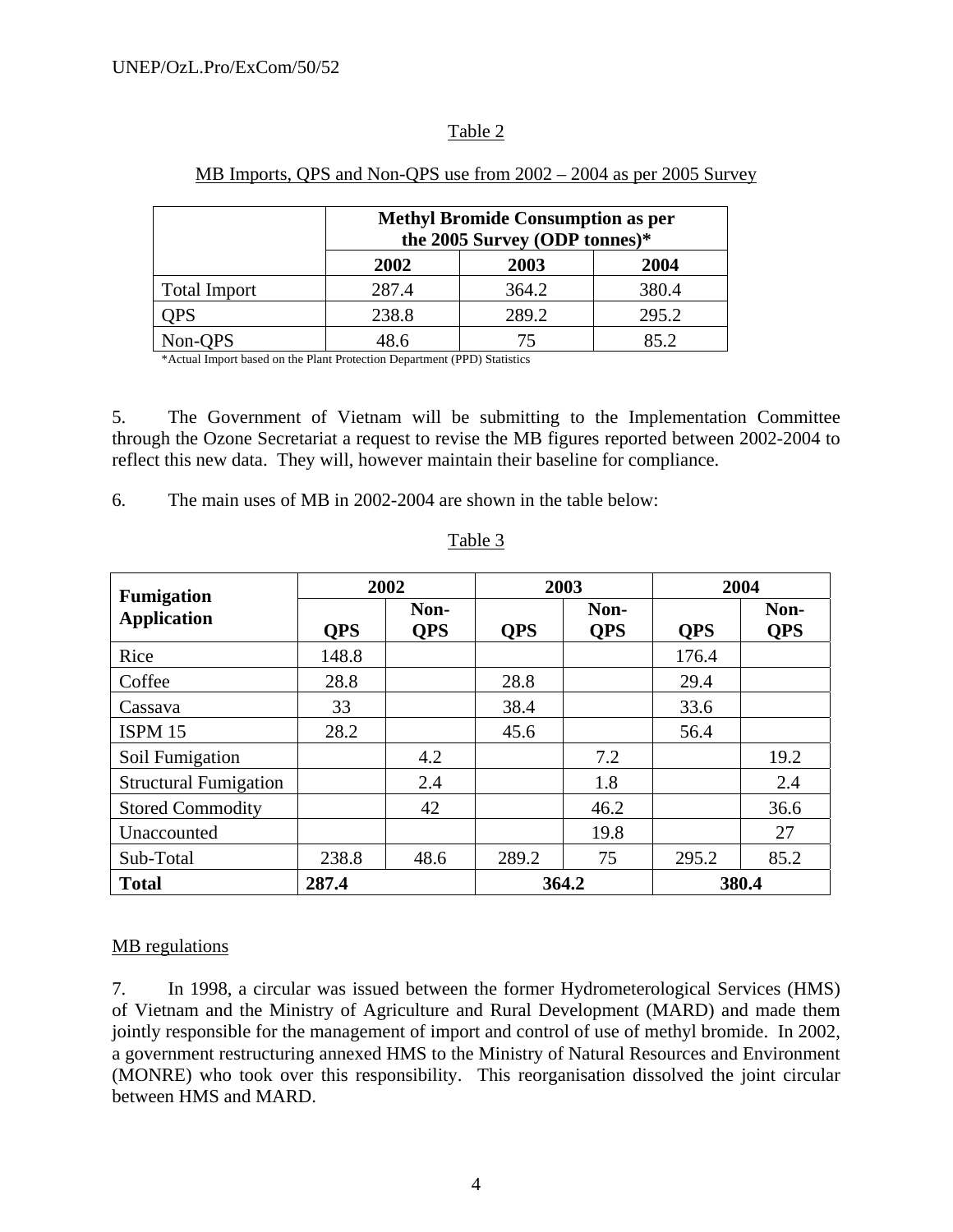8. Under the current regulatory framework, the PPD is responsible for the issuance of import licenses for methyl bromide. Monitoring the actual use of methyl bromide is jointly carried out by PPD and the Regional Plant Quarantine Sub-Departments. Given that consumption of methyl bromide as per the Protocol is only related to the use of methyl bromide for non-quarantine and non-preshipment applications, accurate reporting from the Regional Plant Quarantine Sub-Departments to the Plant Protection Department is crucial in determining the correct consumption levels.

9. The project mentions that the existing regulatory framework is adequate for Vietnam to meet obligations under the Montreal Protocol pertaining to methyl bromide control. However, to strengthen the import control system, formal cooperation between MONRE and MARD/PPD has to be re-established.

## MB plan

10. The Government of Vietnam has developed a national MB phase-out plan that will aim at achieving progressive reductions of MB consumption until a complete phase-out in 2015. The Plant Protection Department of the Ministry of Agriculture and Rural Development (PPD/MARD) will be responsible for the implementation of the MB Plan.

11. There are regulations in place in Vietnam on pesticide management, and import/export controls are in place for methyl bromide. The MB Plan proposes to strengthen the operational procedures and the capacity of the agencies to monitor and enforce these regulations, and will also review how these can be further improved to enable the country to meet its MB phase-out targets. Specifically:

- (a) Establishment of a methyl bromide import quota system for non-QPS applications by MARD in 2007. The quota system will include an import schedule based on a gradual reduction from 2008 to 2015;
- (b) Strengthening the existing regulation and procedures granting fumigation practice licenses and stipulating the responsibilities of fumigation organizations to report periodically to the plant quarantine bodies for training;
- (c) Re-establishing the joint circular between MONRE and MARD to further tighten monitoring of MB imports;
- (d) Training of inspectors and regulators of the Department of Agriculture on new procedures and alternatives to MB; and
- (e) Monitoring MB consumption.
- 12. The MB Plan is comprised of the following four components:
	- (a) Regulations and capacity building (US \$206,954), which includes the development of a management information system, training for MARD officials; and the establishment of an insect resistance control unit;
	- (b) Technical assistance for post-harvest applications (US \$537,670) which includes capacity building for training centres, training of trainers, providing equipment to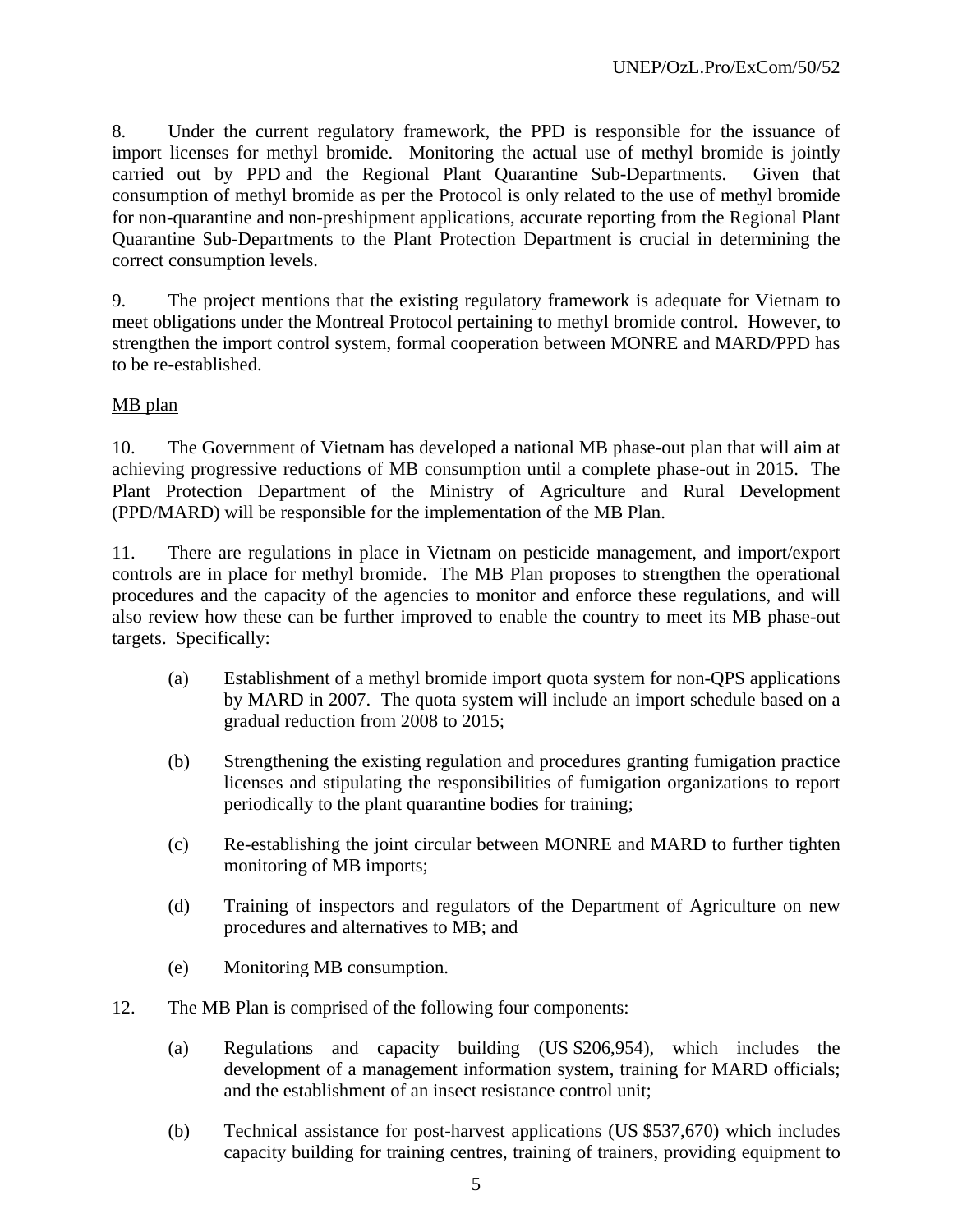the training centres, building capacity of the fumigators by providing them with equipment and material and training for MB users other than the fumigators;

- (c) Technical assistance for the pre-harvest applications (US \$252,460) which includes assessment of approaches to phase-out MB, demonstrating specific alternatives to soil fumigation, field work and training; and
- (d) Project Management Support (US \$101,200) which are costs associated with the project management unit to implement the project. This will be located within the PPD and will be responsible for, *inter alia*, implementing MB regulatory measures, and acting as a coordinator for the all elements of the project.
- 13. The estimated time for the implementation of the project is eight years.

## **SECRETARIAT'S COMMENTS AND RECOMMENDATION**

## **COMMENTS**

## Issues related to MB consumption

14. The Secretariat sought an explanation for the reasons for preparing the MB Plan on the basis of the 2004 MB consumption collected from the survey data (85.2 ODP tonnes for all non-QPS uses) and not the 2005 consumption reported under Article 7 (93.6 ODP tonnes). The World Bank indicated that the MB Plan was prepared in 2005, and that the focus of the survey conducted during the preparation of the project concentrated on obtaining the real situation of MB consumption in the country. This meant a comparison between the data available with the Department of Customs, and those available with the PPD that also monitored actual consumption. According to the World Bank, this figure is therefore a more realistic figure of consumption taking into account the official phytosanitary certificates issued for the period surveyed as the correct QPS consumption. The Government is submitting a request to the Ozone Secretariat to adjust their 2004 consumption to this new figure.

15. The Secretariat also noted that the project indicates that 27 ODP tonnes are considered to be "unaccounted for" yet included in the figure to be phased out. The World Bank clarified that these figures are used for non-QPS fumigation mostly in storage.

16. The Secretariat expressed concern about the clearly high increase in MB use anticipated in the soil fumigation sector, and requested clarification from the World Bank since historical use of MB in Vietnam was limited to the grain storage sector. In raising this issue, the Secretariat also noted that there did not seem to be any strong policy actions from the Government to curb this potential increase, but rather MB use in this sector would be allowed to grow. The Secretariat also pointed out that the proposed actions to phase-out uses in the soil sector are made up mostly of demonstration projects, which might not specifically lead to eliminating MB use. In the discussion that ensued, the World Bank clarified that the magnitude of MB use in the soil sector was confirmed only during the survey, and that the increase in agricultural production which is leading to the consequent increase in MB use is necessary for the country's economic development. The World Bank also reiterated the Government's commitment to phase-out MB use in this sector, supported by their assurance that phase-out will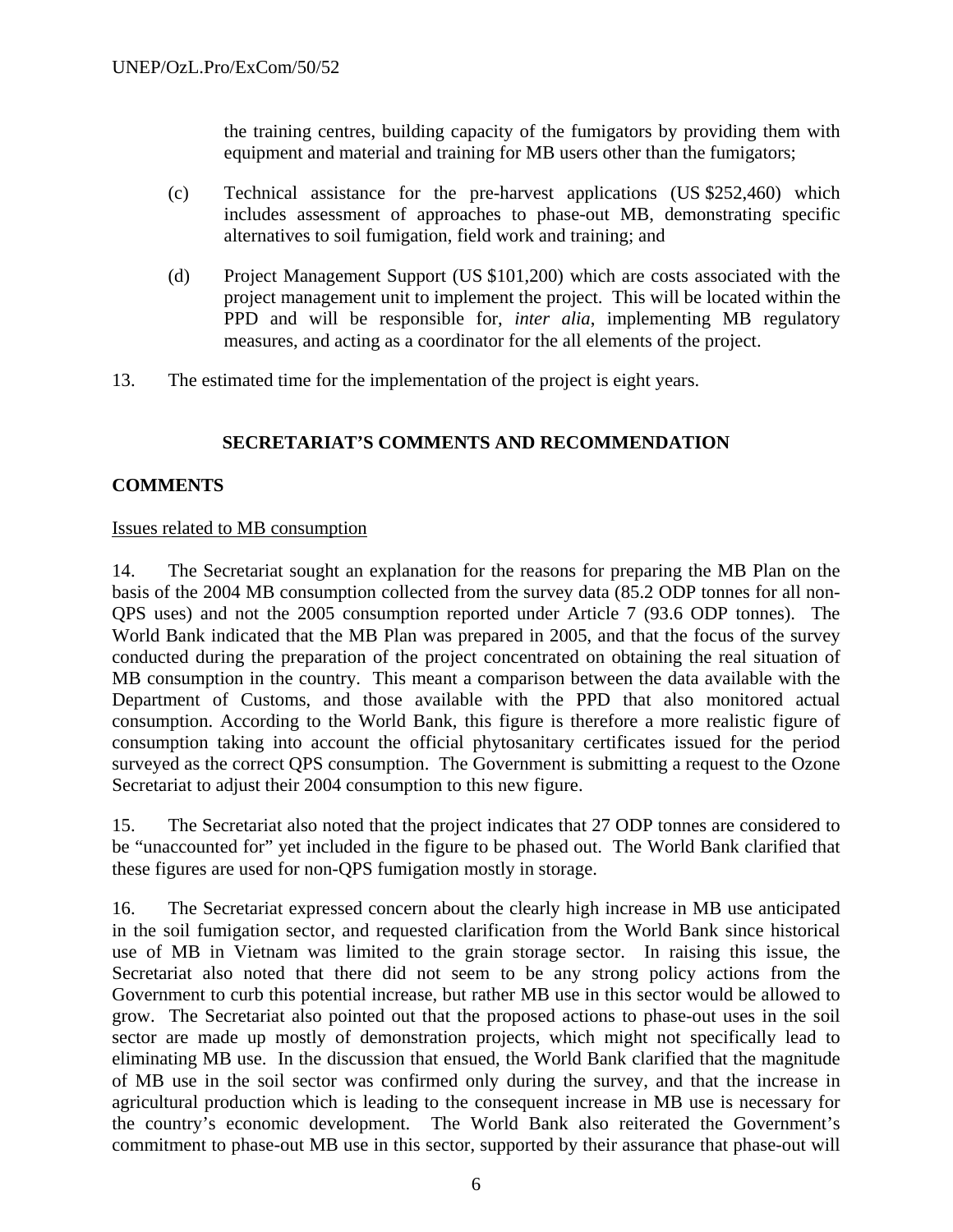be done on their own without additional cost to the Fund, once demonstration projects identify specific alternatives that will work in the country's situation.

## Issues related to the MB phase-out plan

17. In reviewing the proposed phase-out schedule presented in the project proposal, the Secretariat pointed out that most ODS phase-out projects approved either for sector or total phase-out, commit to an accelerated schedule with interim reductions during the period of project implementation. In Vietnam's case, it is proposed that consumption be increased and capped only in 2007 without any interim reductions. The World Bank agreed and proposed a revised phase-out schedule to take this into consideration.

18. The Secretariat also pointed out that the project should be submitted as a multi-year investment project with funding approved in tranches, instead of a technical assistance project. An agreement between the Government and the Executive Committee will also form part of this project.

## Level of funding requested

19. The Secretariat noted that the total cost of the MB Plan as submitted (US \$1,098,284) excluding support costs, is within the range of projects approved for countries with similar consumption. The MB Plan included a comprehensive integrated pest management system, an extensive capacity building and training programme that address both pest control issues and training for the use of alternatives both in the post and pre-harvest sectors, and the establishment of a project monitoring unit. A redistribution of the budget was suggested by the Secretariat in order to accommodate activities that were identified as necessary for phase-out. Through further discussions, the Secretariat and the World Bank agreed to the following changes in each component

- (a) Regulations and capacity building (US \$206,954), with a reduction in the costs of the MIS system, and the inclusion of a new line for policy review;
- (b) Technical Assistance for Post-Harvest applications (US \$537,670) no change in the budget distribution;
- (c) Technical assistance for the pre-harvest applications (US \$252,460) with increased funding for the field demonstrations, and a consequent reduction in the assessment for integrated approaches; and
- (d) Project Management Unit costs (US \$101,200) which remain as is.

## Agreement between the Government of Vietnam and the Executive Committee

20. A draft agreement, the preparation of which was assisted by the World Bank, between the Government of Vietnam and the Executive Committee on the modalities for implementing the MB Plan is contained in Annex I to the present document.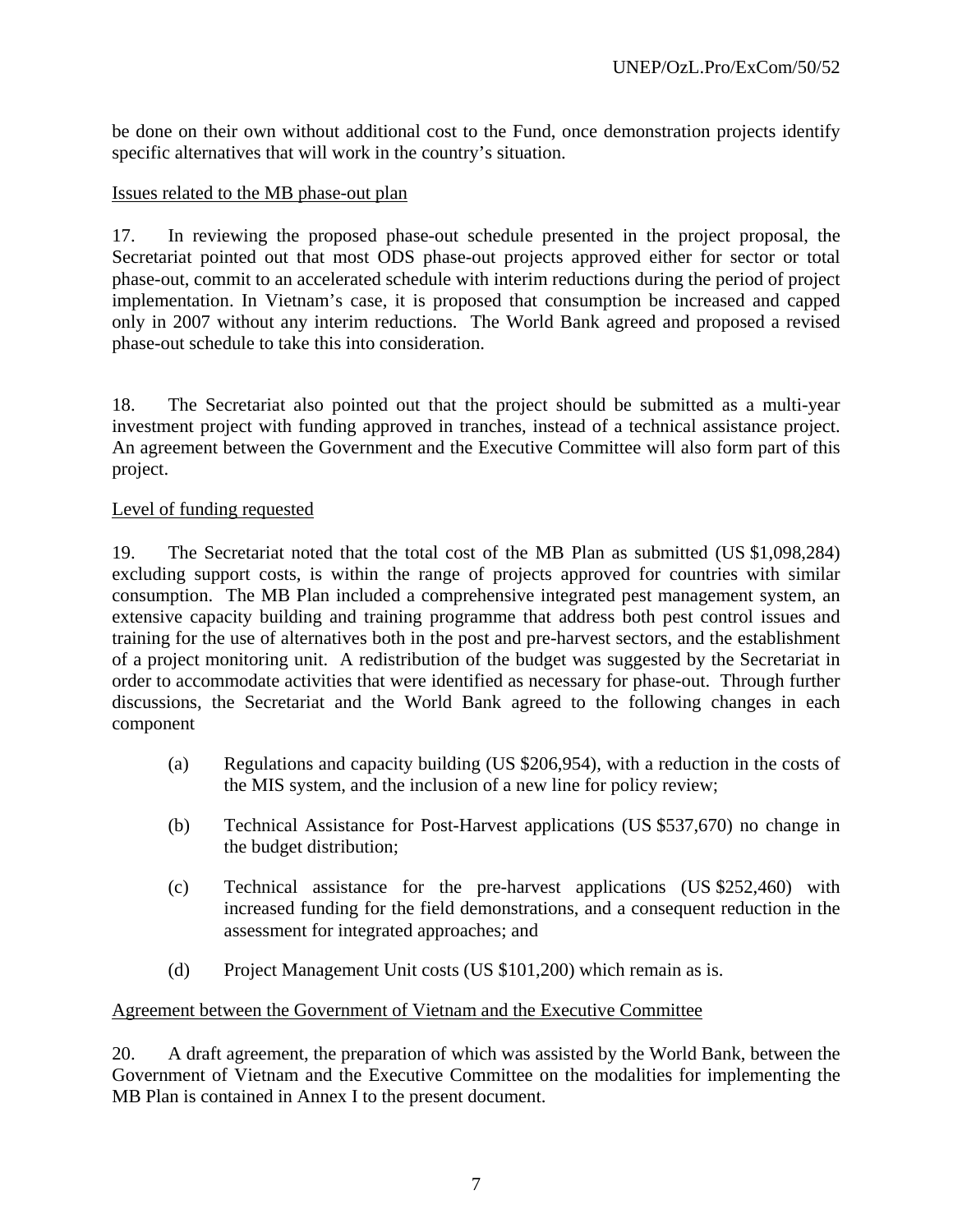## **RECOMMENDATION**

21. In light of the Fund Secretariat's comments, the Executive Committee may wish to consider approval in principle of the national MB phase-out plan for Vietnam:

- (a) At a funding level of US \$1,098,284 plus support costs of US \$82,371 on the condition that the government will not seek further funding for MB projects in future;
- (b) Approving the agreement that is attached as Annex I; and
- (c) Approving the first tranche for the project in the amount of US \$300,000 plus support of costs of US \$22,500.

|     | <b>Project Title</b>                  | <b>Project Funding</b> | <b>Support Cost</b> | Implementing |
|-----|---------------------------------------|------------------------|---------------------|--------------|
|     |                                       | (US\$)                 | (US\$)              | Agency       |
| (a) | Vietnam methyl bromide phase out plan | 1,098,284              | 82,371              | World Bank   |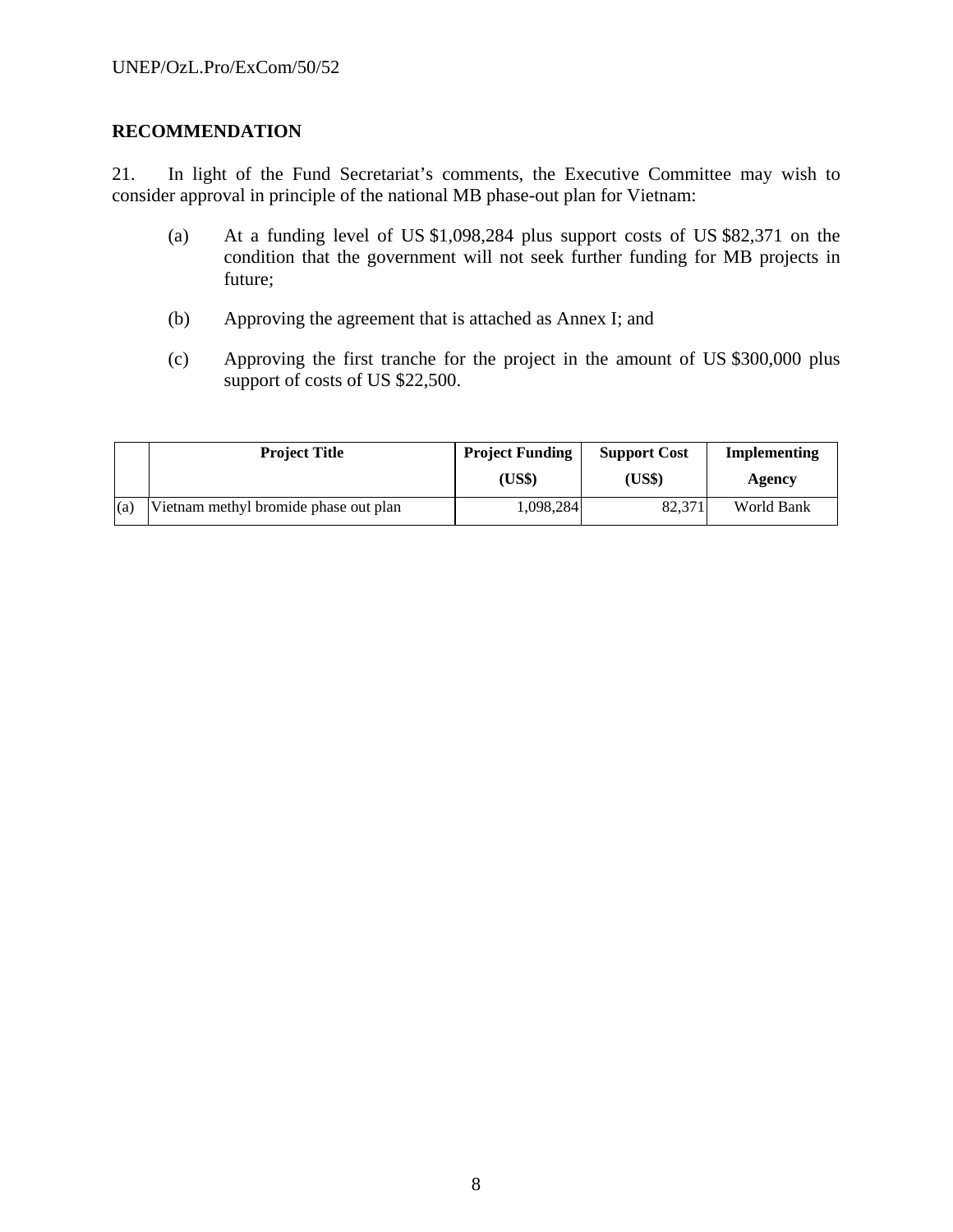## **Annex I**

## **DRAFT**

## **AGREED CONDITIONS BETWEEN VIETNAM AND THE EXECUTIVE COMMITTEE OF THE MULTILATERAL FUND FOR THE METHYL BROMIDE PHASE-OUT PLAN**

1. At its  $50<sup>th</sup>$  Meeting, the Executive Committee approved in principle a total of US \$1,098,284, plus agency support costs of US \$82,371, as the total funds that will be made available to Vietnam to achieve the phased reduction and complete phase-out of all controlled use of methyl bromide (85.2 ODP tonnes).

2. Through the implementation of the methyl bromide phase-out plan, the Government of Vietnam commits to a permanent reduction in aggregate consumption of controlled uses of methyl bromide to no more than the following levels:

| Year | Maximum level of consumption of controlled uses<br>of methyl bromide (ODP tonnes)* |
|------|------------------------------------------------------------------------------------|
| 2008 | 85.20                                                                              |
| 2009 | 80.00                                                                              |
| 2010 | 80.00                                                                              |
| 2011 | 70.00                                                                              |
| 2012 | 70.00                                                                              |
| 2013 | 50.00                                                                              |
| 2014 | 35.00                                                                              |
| 2015 | 0.00                                                                               |

\*Excluding any exemptions for quarantine and pre-shipment applications and critical uses.

3. The Government of Vietnam has reviewed the consumption data identified in this project and is confident that it is correct. Accordingly, the Government of Vietnam is entering into this agreement with the Executive Committee on the understanding that, should additional methyl bromide consumption be identified at a later date, the responsibility to ensure its phase-out will lie solely with the Government.

4. Vietnam commits to permanently sustain the consumption levels indicated in the above table through the use of import restrictions and other policies that it may deem necessary. In exchange for the funding level specified below, Vietnam commits to eliminate its total national consumption of controlled uses of methyl bromide in accordance with the limits specified in the above table.